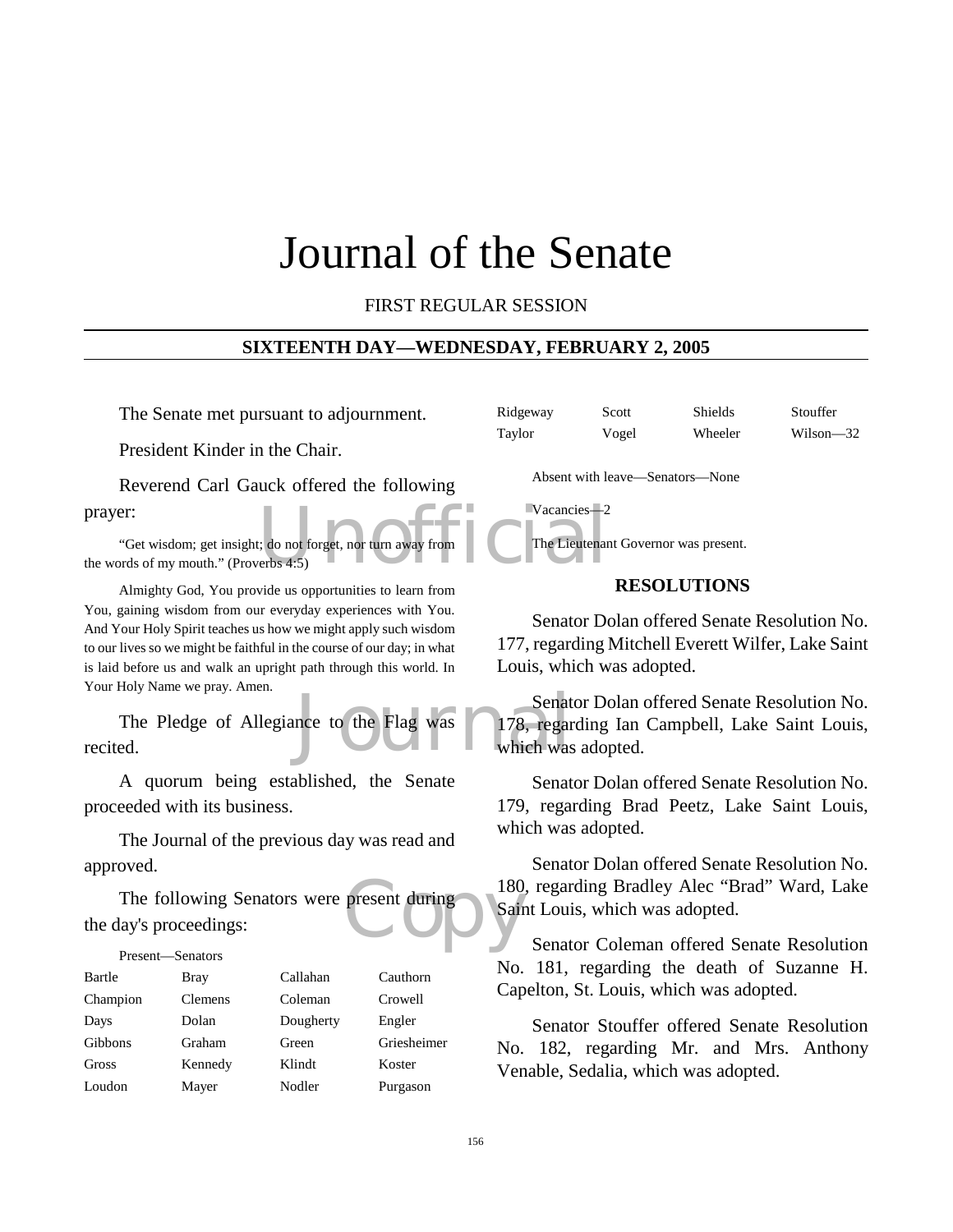Senator Stouffer offered Senate Resolution No. 183, regarding the Fiftieth Wedding Anniversary of Mr. and Mrs. Tom Harris, Gilliam, which was adopted.

Senator Stouffer offered Senate Resolution No. 184, regarding Mr. and Mrs. Eric Ellensohn, which was adopted.

# **INTRODUCTION OF BILLS**

The following Bills were read the 1st time and ordered printed:

**SB 278**–By Nodler, Scott and Gross.

relating to architects, professional engineers, and<br>land surveyors, with a penalty provision.<br>SB 279–By Taylor. An Act to repeal sections 327.011, 327.111, 327.201, 327.291, 327.441, 327.633 and 621.045, RSMo, and to enact in lieu thereof six new sections land surveyors, with a penalty provision.

**SB 279**–By Taylor.

An Act to repeal sections 400.3-103, 400.3- 104, 400.3-416, 400.3-417, 400.4-207, and 400.4- 208, RSMo, and to enact in lieu thereof six new sections relating to demand drafts under the uniform commercial code.

**SB 280**–By Taylor.

SB 280-By Taylor.<br>
An Act to repeal section 329.050, RSMo, and<br>
Reorganization 329.050, RSMo, and to enact in lieu thereof one new section relating to licensing requirements for cosmetologists.

**SB 281**–By Klindt, Clemens and Cauthorn.

bo, KSMO, and<br>tion relating to<br>ns to vehicles An Act to repeal section 307.400, RSMo, and to enact in lieu thereof one new section relating to applicability of certain regulations to vehicles designated for farm use, with penalty provisions.

## **SB 282**–By Green.

An Act to repeal sections 99.805 and 99.810, RSMo, and section 99.845 as enacted by conference committee substitute for senate substitute for senate committee substitute for house committee substitute for house bill no. 289, ninetysecond general assembly, first regular session and senate bill no. 235, ninety-second general assembly, first regular session, and section 99.845 as enacted by senate committee substitute for senate bill no. 620, ninety-second general assembly, first regular session, and to enact in lieu thereof eight new sections relating to tax increment financing, with an effective date.

# **SB 283**–By Champion.

An Act to repeal section 571.107, RSMo, and to enact in lieu thereof one new section relating to concealed firearms.

# **MESSAGES FROM THE GOVERNOR**

The following message was received from the Governor, reading of which was waived:

OFFICE OF THE GOVERNOR

State of Missouri Jefferson City 65101

# January 31, 2005

# **REORGANIZATION PLAN NO. 1**

**2005**

TO THE SENATE AND HOUSE OF REPRESENTATIVES OF THE STATE OF MISSOURI:

By virtue of the authority vested in me by the Constitution and laws of the State of Missouri, including the Omnibus State Reorganization Act of 1974 and sections 26.500 through 26.540, RSMo, I hereby transmit Reorganization Plan No. 1 of 2005, by Executive Order 05-07, providing for the consolidation of the Office of Information Technology and the Division of Information Services within the Office of Administration.

Respectfully submitted,

#### MATT BLUNT **GOVERNOR**

#### **EXECUTIVE ORDER 05-07**

WHEREAS, the State of Missouri recognizes the critical importance of technology to its government, industry, and economy; and

WHEREAS, the Office of Information Technology was established by Executive Order 03-26 to develop strategies and policies to improve existing information technology investments and create a plan to establish an infrastructure which supports innovative government management solutions; and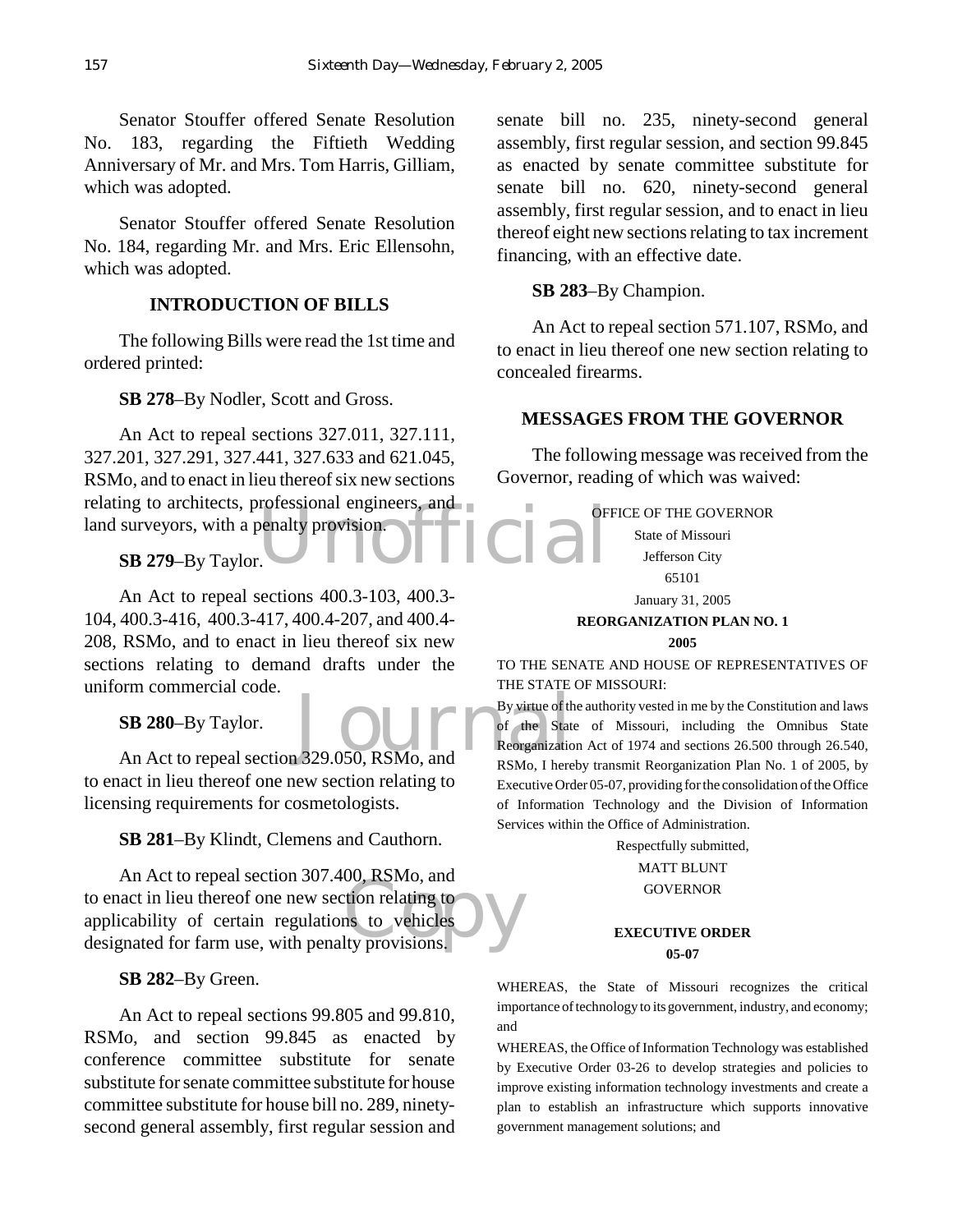WHEREAS, Executive Order 03-26 provided that for administrative purposes, the Office of Information Technology shall be located within the Office of Administration; and

WHEREAS, the Office of Administration's Division of Information Services was created pursuant to Chapter 37, RSMo, and is the central point for coordinating the data processing policies of the executive branch, promoting economy and efficiency in the use of data processing and telecommunications for the transaction of State business; and

WHEREAS, it appears to be in the best interest of the State of Missouri to consolidate the Office of Information Technology and the Division of Information Services to avoid duplication of activities and administrative costs, thereby achieving economy and efficiency across State government; and

WHEREAS, it is appropriate for this consolidated office to be assigned to the Office of Administration.

26, KSMO, and the Office of<br>
4, hereby assign the Office of<br>
Office of Administration's Division<br>
United with all the authority, powers,<br>
Bland<br>
Bland<br>
Bland<br>
B NOW THEREFORE, I, Matt Blunt, Governor of the State of Missouri, by virtue of the authority vested in me by the Constitution and laws of the State of Missouri, including Article IV, Section 12, Missouri Constitution, Chapter 26, RSMo, and the Omnibus State Reorganization Act of 1974, hereby assign the Office of Information Technology to the Office of Administration's Division of Information Services in its entirety with all the authority, powers, duties, functions, records, personnel, property, contracts, budgets, matters pending, and other pertinent vestiges of the Office of Information Technology. Further, the head of the consolidated office shall have the title of Chief Information Officer and Director of the Division of Information Services.

(Seal) hand and caused to be affixed the Great Seal of the Denison<br>
State of Missouri, in the City of Jefferson, Dougherty<br>
on this 26th day of January, 2005.<br>
MATT BLUNT IN WITNESS WHEREOF, I have hereto set my State of Missouri, in the City of Jefferson, on this 26th day of January, 2005.

MATT BLUNT GOVERNOR

ATTEST:

# ROBIN CARNAHAN SECRETARY OF STATE

e Senate recess Senator Shields moved that the Senate recess to repair to the House of Representatives to receive the State of Transportation Address from Mr. Pete Rahn, Director of the Missouri Department of Transportation, which motion prevailed.

#### **JOINT SESSION**

The Joint Session was called to order by President Kinder.

On roll call the following Senators were

#### present:

#### Present—Senators

| Bartle         | Bray    | Callahan       | Cauthorn    |
|----------------|---------|----------------|-------------|
| Champion       | Clemens | Coleman        | Crowell     |
| Days           | Dolan   | Dougherty      | Engler      |
| <b>Gibbons</b> | Graham  | Green          | Griesheimer |
| Gross          | Kennedy | Klindt         | Koster      |
| Loudon         | Mayer   | Nodler         | Purgason    |
| Ridgeway       | Scott   | <b>Shields</b> | Stouffer    |
| Taylor         | Vogel   | Wheeler        | Wilson—32   |
|                |         |                |             |

Absent with leave—Senators—None

#### Vacancies—2

On roll call the following Representatives were present:

|                | Present-Representatives |                     |                      |
|----------------|-------------------------|---------------------|----------------------|
| Aull-          | Baker 123               | Baker <sub>25</sub> | <b>Barnitz</b>       |
| Bearden        | <b>Behnen</b>           | <b>Bivins</b>       | <b>Black</b>         |
| Bland          | Bowman                  | <b>Bringer</b>      | <b>Brooks</b>        |
| Brown 30       | Brown 50                | <b>Bruns</b>        | <b>Burnett</b>       |
| <b>Byrd</b>    | Chappelle-Nadal Casey   |                     | Chinn                |
| Cooper 120     | Cooper 155              | Cooper 158          | Corcoran             |
| Cunningham 145 | Cunningham 86           | Darrough            | Daus                 |
| Davis          | Day                     | Deeken              | Dempsey              |
| Denison        | Dethrow                 | Dixon               | Donnelly             |
| Dougherty      | Dusenberg               | El-Amin             | Emery                |
| Ervin          | Faith                   | Fares               | Fisher               |
| Flook          | Franz                   | Fraser              | George               |
| Goodman        | Guest                   | Harris 110          | Harris <sub>23</sub> |
| Haywood        | Henke                   | Hobbs               | Hoskins              |
| Hubbard        | Hughes                  | Hunter              | <b>I</b> cet         |
| Jackson        | Johnson 47              | Johnson 61          | Johnson 90           |
| Jolly          | Jones                   | Kelly               | Kingery              |
| Kratky         | Kraus                   | Kuessner            | Lager                |
| Lampe          | Lembke                  | LeVota              | Liese                |
| Lipke          | Loehner                 | Low 39              | Lowe 44              |
| Marsh          | May                     | McGhee              | Meadows              |
| Meiners        | Moore                   | Munzlinger          | Muschany             |
| Myers          | Nance                   | <b>Nieves</b>       | Nolte                |
| Oxford         | Page                    | Parker              | Parson               |
| Pearce         | Phillips                | Pollock             | Portwood             |
| Pratt          | Quinn                   | Rector              | Richard              |
| Roark          | Robb                    | Robinson            | Roorda               |
| Rucker         | Ruestman                | Rupp                | Salva                |
| Sander         | Sater                   | Schaaf              | Schad                |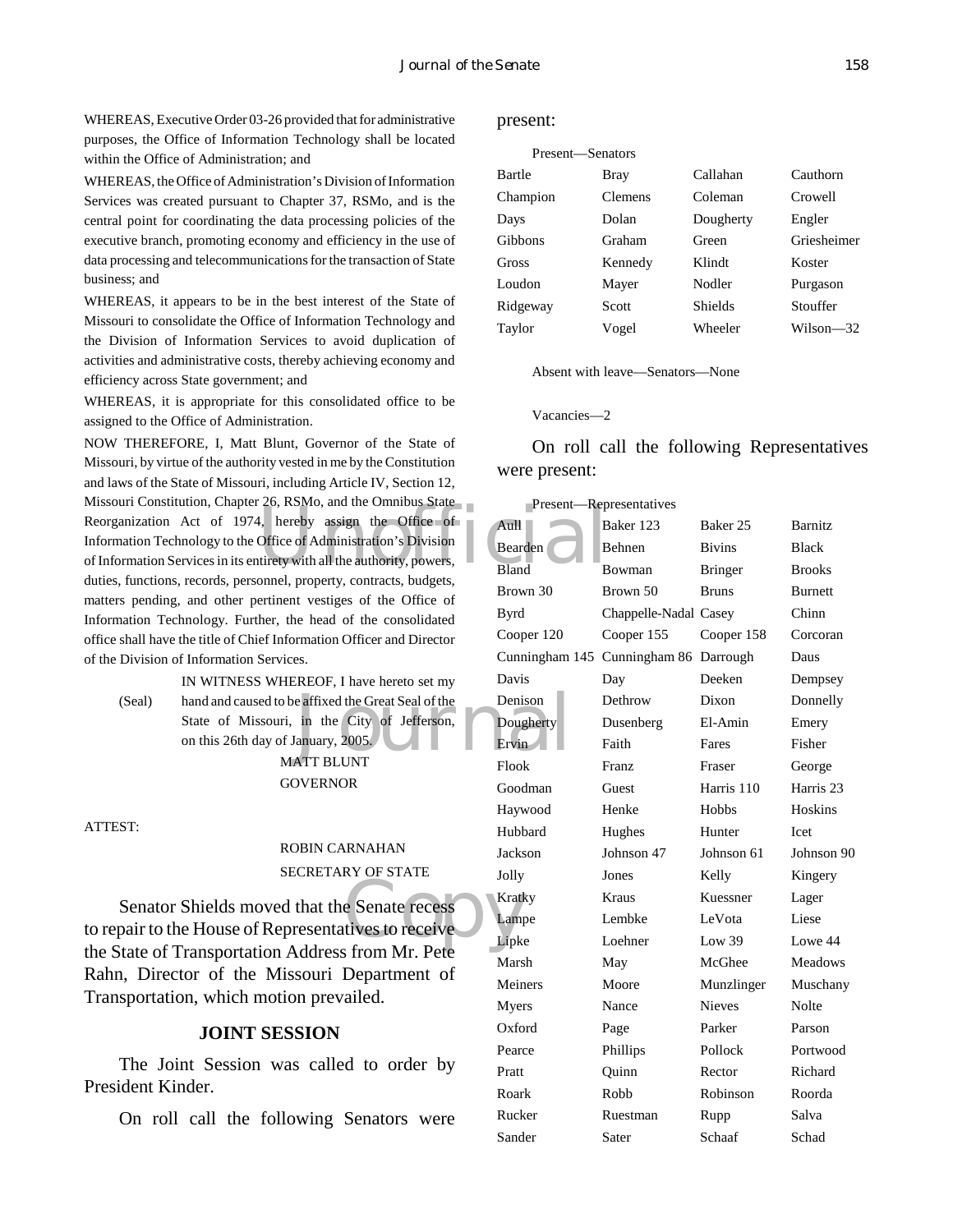| Schlottach      | Schneider    | Schoemehl  | Selby      |
|-----------------|--------------|------------|------------|
| Self            | Shoemyer     | Skaggs     | Smith 118  |
| Smith 14        | Spreng       | Stefanick  | Stevenson  |
| St. Onge        | Storch       | Sutherland | Swinger    |
| Threlkeld       | Tilley       | Viehrock   | Villa      |
| Vogt            | Wagner       | Wallace    | Walsh      |
| Wasson          | Wells        | Weter      | Whorton    |
| Wildberger      | Wilson 119   | Wilson 130 | Witte      |
| Wood            | Wright-Jones | Wright 137 | Wright 159 |
| Yaeger          | Yates        | Young      | Zweifel    |
| Mr. Speaker—157 |              |            |            |

Absent and Absent with Leave—Representatives Avery Bean Boykins Curls Walton—5

Vacancies—1

assumed the dais and delivered the State of a the server of Transportation Address to the Joint Assembly: The Director of Transportation, Pete Rahn, Transportation Address to the Joint Assembly:

# **Pete Rahn State of Transportation Address Jefferson City, Missouri February 2, 2005**

Lt. Governor,

Mr. Speaker,

Mr. President Pro Tem,

Distinguished State Officials,

Members of the 93rd General Assembly, Members of the Missouri Highways and Transportation Commission, and Citizens of Missouri:

Transportation is vital to the great state of Missouri. I'm sure you're impressed that I have figured that out in just four and a half short months.

rce to flow to every Transportation allows the lifeblood of commerce to flow to every extremity of America and the world.

- A It accounts for 11 percent of our nation's Gross **Domestic** Product - second only to health care.
- A U.S. households spend up to 19 percent of their income on transportation - second only to housing.
- A Nine cents of every dollar spent by consumers on manufactured goods is for transportation.
- A 14 cents of every dollar spent by consumers on agricultural products is for transportation.

Unfortunately, the factors that take a toll on this essential system keep increasing. And it's important to note, our highways and even the Interstates were never designed to accommodate the types and volumes of traffic they encounter today.

- A Large trucks on our highways increased by 132 percent between 1990 and 2000.
- A The growth of "just-in-time inventory" with its dependence on rapid shipping will cause freight tonnage on our highways to increase by 70 percent in the next 15 years.
- A International trade, which obviously depends on transportation infrastructure, grew from 900 billion dollars in 1990 to 2.2 trillion dollars in 2000.
- A The average American spends 443 hours annually behind the wheel of an automobile.

Nationally, these things have stretched our transportation system to its limit.

- A 46 percent of our National Highway System and 90 percent of our urban interstates will be beyond capacity by 2020.
- A Congestion in our urban areas accounts for 4.5 billion hours of delay and 6.8 billion gallons of wasted fuel every year.

So, what about Missouri?

- A We have the nation's third worst pavement conditions.
- Journa<sup>d Det</sup> A Of Missouri's major highways, 54 percent of the pavement is in fair to poor condition.
	- We are fourth in the nation in the number of deficient bridges on our system.
	- A Additionally, I-70 is in a state of near crisis. I-70, now almost 50 years old, was designed for a 20-year lifespan.
	- A This problem promises to get worse. Traffic on I-70 is expected to double by the year 2030
	- A Meanwhile, I-44 is an I-70 just waiting to happen. We observe many of the same problems on this vital interstate as on I-70.

These troubling conditions are easy to understand when you consider that:

- A We have the seventh largest highway system in the country.
- A In fact, you could combine all of the state highways in Iowa, Nebraska and Kansas and it still would not equal the size of Missouri's system.
- A Yet we are 42nd in the amount of money we spend on that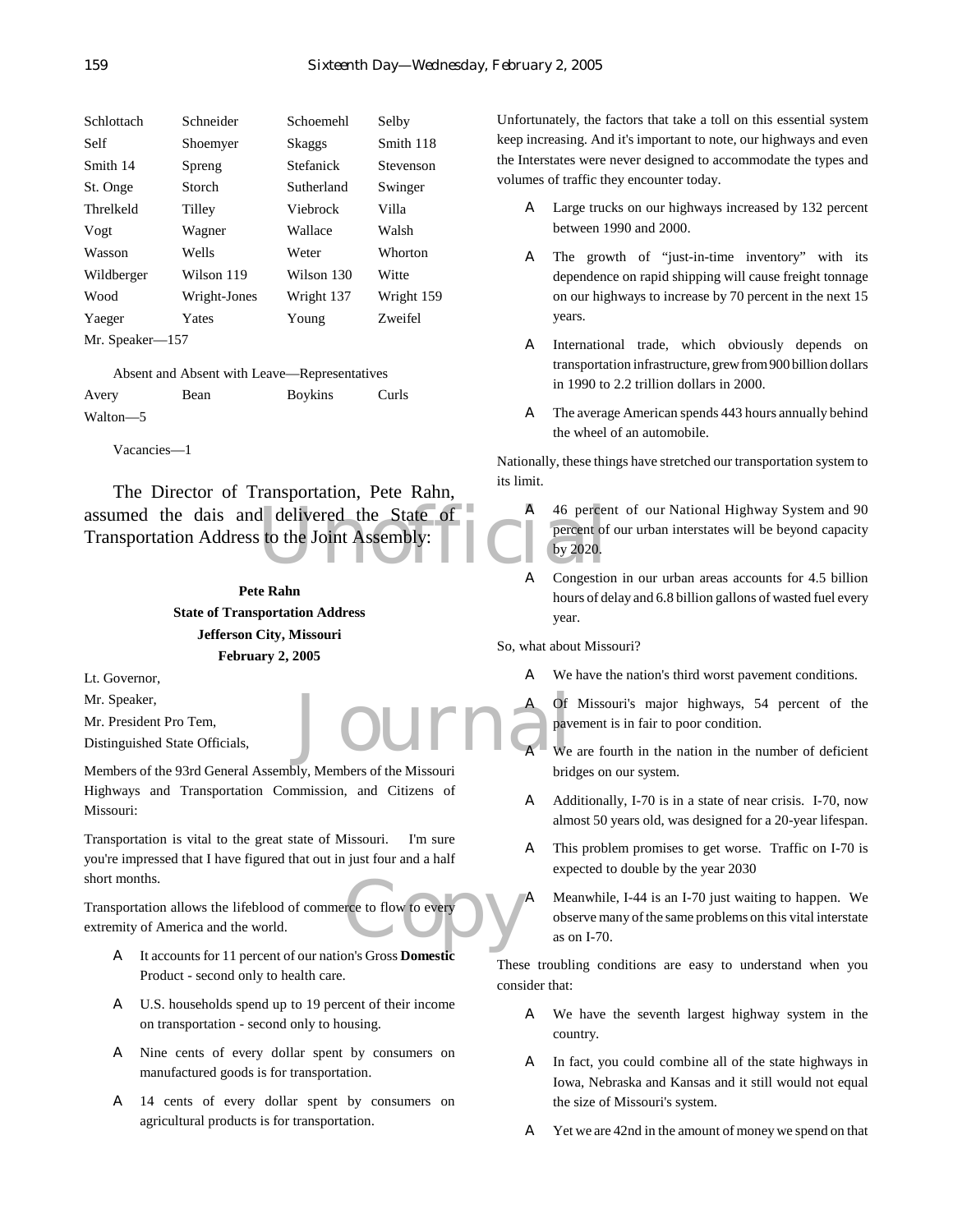system per mile.

- A Of the eight states surrounding Missouri, only Arkansas spends less per mile of highway than we do.
- A Our fuel tax is tied for the 10th lowest compared to all other states.
- A In fact, our fuel tax of 17 cents -adjusted for inflation is worth just over 8 cents today in purchasing power.
- A For example, the first fuel tax from 1924 of 2 cents would have to be 21 cents today to buy as much.
- A At the same time, we rank seventh in the number of bridges on our state system -- more than 10,000.
- A And we are first in the nation when it comes to major river bridges. In fact, you could combine about 25 other states and they still wouldn't have as many as us.
- A Additionally, Missouri is 15th in the number of vehicle miles traveled with more than 68 billion per year.

We certainly face a challenge, but I know that together we can meet<br>
it. The importance of transportation to Missouri is too great not to<br>
act. If transportation allows the lifeblood of commerce to flow, then<br>
Missouri at it. The importance of transportation to Missouri is too great not to act. If transportation allows the lifeblood of commerce to flow, then Missouri, at the center of the world's largest economy, should be the heart pumping that blood to every part of the world resulting in economic prosperity right here at home.

Last year from<br>
deeply about the people we<br>
powered every employee to<br>
vice each provides to every<br>
thousands of r<br>
thousands of r Fellow Missourians, our state transportation system is deficient, but your state transportation department is committed to fixing it. We are energized by an optimistic vision for the future. Your MoDOT today is a vibrant agency that cares deeply about the people we serve. We have challenged and empowered every employee to continuously improve the level of service each provides to every Missourian.

who picks up a set of plans and every clerk who works at a<br>computer should believe they "own" their job.<br>Authority to make necessary changes and improvements will not be I can tell you, the most effective ideas for improving this department will come from the collaboration of our entire transportation team. I want the people closest to the problems to be the ones to solve them because they want to, not because they were told to. Every crew worker who wields a shovel, every engineer who picks up a set of plans and every clerk who works at a computer should believe they "own" their job.

concentrated here in Jefferson City. It will be dispersed to every corner of this great state. This approach is commonly referred to as decentralization. I call it common sense.

With this empowerment will come a new kind of accountability. A new kind of credibility. A new kind of state agency.

We will be a model for what today's state government should be efficient, streamlined, forward-thinking, results-driven and customer-oriented. I have heard many of you say that you have seen a lot of improvement in MoDOT over the past few years. To

that we say, "Thank you, but you ain't seen nothin' yet."

We will be a shining star in your state government galaxy.

Now, I know what you're thinking, "this is the show-me state. You're going to have to show us." Well, we intend to. We will be a transparent organization. You will see what we do well. You will see what we don't do so well and you will see what we do to get better.

MoDOT will be an open house. Our walls will be solid, but you will be able to see everything we do. Information about how we spend your money, our goals for improving transportation and our progress toward these goals will be distributed to statewide officials, lawmakers, the media and anyone else who wants it.

Plus, this information will be made available on our Internet site for the whole worldwide web to see. By conducting business in full view of the taxpayers of this state, we will encourage all Missourians to hold us accountable and to propose transportation solutions.

Our transparent house, however, will not be fragile. It will not be built on the shifting sands of promises we can't deliver or commitments we can't keep. It will be built on the solid rock of sound business practices, wise use of taxpayer dollars and extensive public input. MoDOT's house will be strong!

And, since you don't build a house starting with the top floor, the foundation of our house will be the results we deliver and the performance measures we track, which will produce an unparalleled level of accountability.

Last year from this dais, many of you heard that a new day had dawned at MoDOT. This year I reaffirm that statement. Morning has broken. The sun is rising on our transportation horizon. And thousands of rays of sunlight in the form of MoDOT employees and our citizen-partners are illuminating the morning sky with a message of cooperation and progress.

Ladies and gentleman, can you tell that I am thrilled to be your director of transportation and to have the opportunity to address you today? I am thrilled to call myself a Missourian. I am thrilled to work with such dedicated public servants. And I am thrilled at the possibilities of our transportation future.

And, it really is an exciting time for transportation in Missouri. On November 2, 2004, four out of five voters in this state said they wanted their roads fixed and they trusted MoDOT to do it.

Since then we've worked extremely hard to identify needs and get projects under contract. Today, we're saying to Missourians that MoDOT is ready to deliver, and the improvements will be noticeable and quick.

We come to you with a shared vision of smoother, safer roads that will be built sooner. Missourians have sent a clear message that they want smoother, safer highways. Today, we send a clear message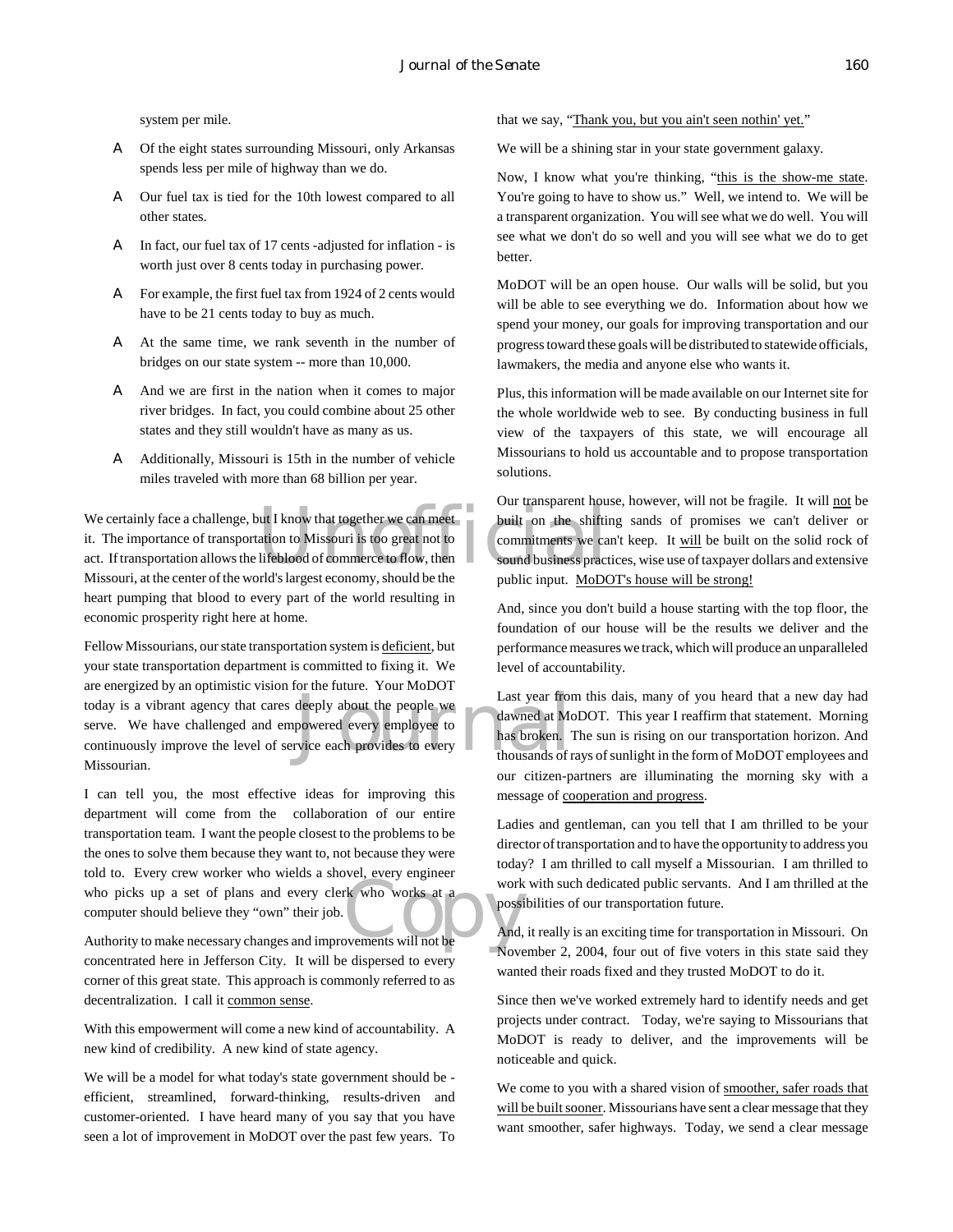that smoother, safer highways are exactly what they will get.

Therefore, we have embarked on an ambitious initiative for our transportation future -- ambitious to the tune of more than 1.7 billion dollars in vital improvements.

360 million dollars will fund 177 projects in the Smooth Roads Initiative - the first element of our Smoother, Safer, Sooner plan. This initiative will provide 2,200 miles of better pavement for a smoother drive, as well as a brighter, more visible roadway to help on stormy nights, and safer shoulders with rumble strips, all by the end of 2007. Today, three quarters of those miles are in fair to poor condition.

The highway miles included in the Smooth Roads Initiative account for 60 percent of all traffic on the state system. These roads include interstates, major highways in the metropolitan areas and highway corridors connecting smaller towns throughout our state. 86 percent of Missouri's population lives within 10 miles of these roads.

than 430 million dollars in high-priority construction projects. We like to build ro<br>
These 55 projects, which comprise the second element of the Smooth roadways,<br>
Smoother, Safer, Sooner program, were already scheduled to Amendment 3 will also allow for bond financing to accelerate more These 55 projects, which comprise the second element of the Smoother, Safer, Sooner program, were already scheduled to begin in the next five years, but work can now begin much sooner several years sooner, in many cases. Speeding up these projects will have an enormously positive impact on the safety and economic well being of our citizens.

Examples of major projects to be built sooner include:

- A Rehabilitation of the Route 67 Missouri River Bridge crossing in St. Louis
- hear about the<br>the Triangle in Kansas<br>highways. A Major congestion relief work on the Triangle in Kansas **City**
- A Completion of Route 61 four laning in northeast Missouri
- A And completion of the four-lane Route 71 corridor south of Joplin

spring after working with our planning partners statewide, when 1.3<br>
billion dollars in additional bond-financed projects will be<br>
announced. These will be new projects not currently in our five-year<br>
plan. Our goal is to The third element of Amendment 3 will be determined later this spring after working with our planning partners statewide, when 1.3 billion dollars in additional bond-financed projects will be announced. These will be new projects not currently in our five-year substantial impact on our overall transportation system.

And I want to stress--every dollar of Amendment 3 revenues will go to our roads. No new buildings. No added personnel.

Our plans do not center solely on Amendment 3 funding, however.

We support efforts to allocate more money for other transportation modes such as aviation, rail, waterways and public transit. Legislation is expected to be introduced to direct the sales taxes that highway construction contractors are currently paying, and which

amount to a mini-diversion, toward multi-modal services.

The multi-modal plan would allow us to improve our airports that are key to economic development throughout this state. It would increase access to Missouri's railroads and river barges. And it would allow for more public transportation options in both our large cities and small towns by building facilities and helping to match Federal dollars for capital equipment purchases.

Our plan is a total transportation plan. It is ambitious, but we are ambitious. We will confront the realities of the present and anticipate the challenges of the future. We will seek to unite based on the priorities of where we live, which is in Missouri. We will listen to all Missourians and we will seek to do what is best for all of Missouri.

MoDOT is excited about the opportunity to better serve all Missourians. I see excitement within MoDOT that I've been told has not existed for many years. We are excited to be able to do the things we like to do - fix our roads, help people and, ultimately, save lives.

We like to build roads. We like to delight our customers with smooth roadways, four-lane highways, brighter striping, better signs, wider shoulders and lots of other improvements.

Amendment 3 will help, but it will not solve all our problems. In fact, the money from Amendment 3 will only move us from 44th lowest nationally in revenue per mile to 42nd lowest. That is not a big jump. We will, however, do more with that two spot increase than you would have ever thought.

You will see the results. You will feel the results. And you will hear about the results from your constituents who will be confident that their tax dollars are going toward their intended purpose - better highways.

We, at MoDOT, also like to help people. Martin Luther King, Jr., often told the story of two travelers journeying down a dangerous road. Seeing a man needing help, the first traveler said, "What will happen to me if I stop and help the man in need?" The second traveler said, "What will happen to the man in need if I do not stop to help?"

Many MoDOT employees have decided to stop and help, going above and beyond the call of duty to help their fellow Missourians.

- A When an MFA propane truck overturned on Route O in Johnson County, three of your MoDOT Good Samaritans, Jesse Dunkle, Brian Terrell and Loren Dickmeier, pulled the driver from his burning truck, called 911 and flagged traffic around the crash.
- A When MoDOT employee Larry Boeschen found a dog that had been hit by a car alongside I-435 near Smithville, he took off the dog's collar, called its veterinarian and gave a family with two young children the opportunity to say "good-bye" to their beloved friend named "Rocket".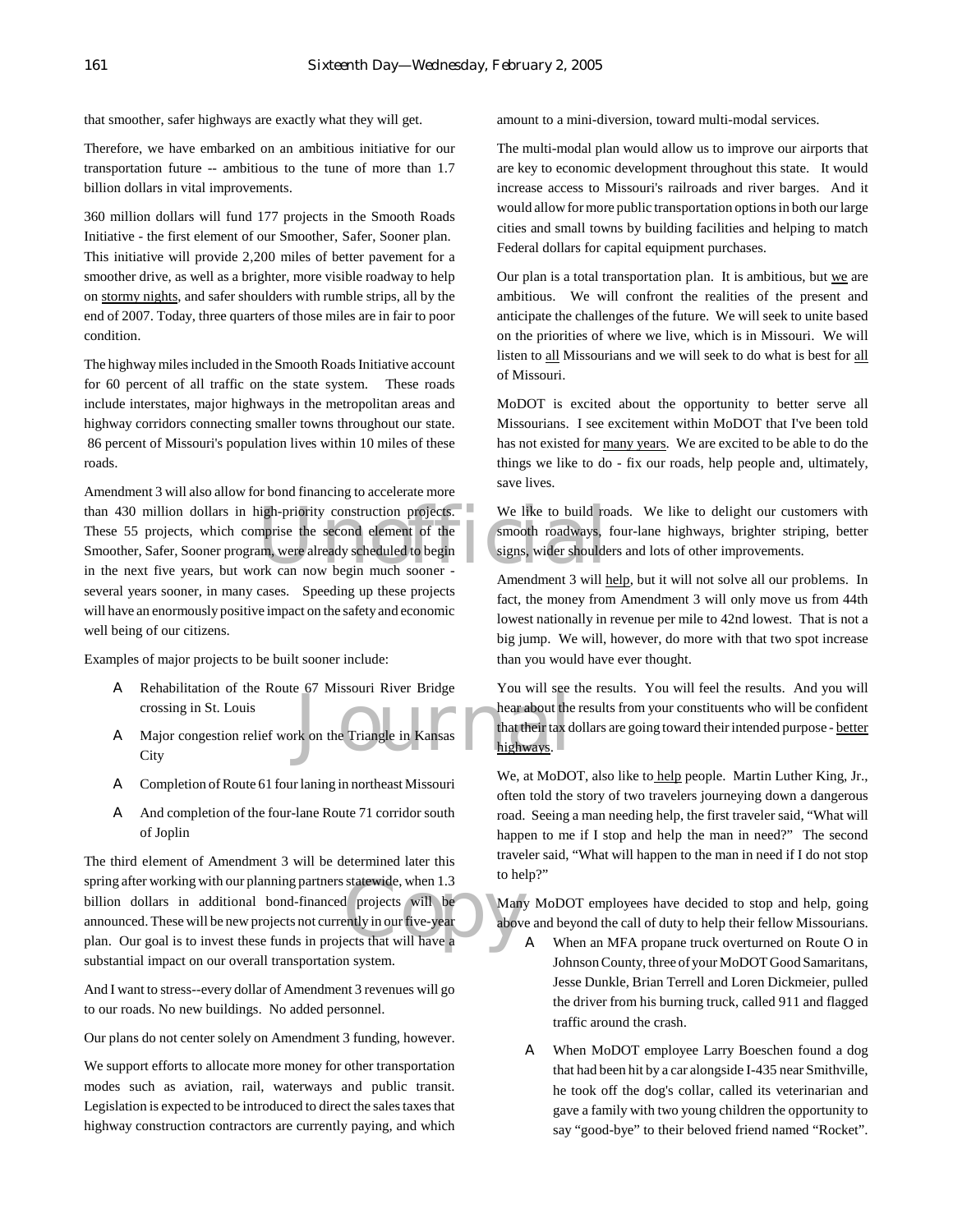- A When MoDOT Waterways Program Manager Sherrie Martin found out that the executive director of the New Madrid Port Authority had to take time off because of serious health issues, she traveled to southeast Missouri and virtually assumed her customer's job as executive director of the Port Authority ensuring that vital projects were completed.
- A And when the President of the United States called upon the men and women of the Missouri National Guard to aid in bringing freedom to Iraq, MoDOT employees answered the call. Matt Bacon used his MoDOT training to help rebuild roads and infrastructure in the war torn country. Meanwhile, Bruce Pettus utilized his experience with St. Louis Motorist Assist and incident management to invent a rear armor guard for Humvees that is now standard on all such vehicles sent to Iraq.

Matt, Bruce and all the people I mentioned who cared enough to help are here today. I ask them to stand and receive the recognition they deserve.

help" even more along the path.<br>
because your MoDC<br>
seek new ways to save more lives.<br>
We also know that m<br>
ers, fathers, sons and daughters on<br>
serve. MoDOT wants to "stop and help" even more along the path. Because of this, it is vital we seek new ways to save more lives. Each year we lose 1,200 mothers, fathers, sons and daughters on Missouri's roads. Something must be done.

One thousand two hundred people killed on our highways is the equivalent of the entire population of communities like Mound City or Lincoln, or New Franklin, or Pasadena Hills or Puxico. Additionally, 69,000 people are injured in traffic crashes every year. That is roughly equivalent to the populations of Cass, or Cape Girardeau or Cole Counties. Something must be done.

Finat is roughly equivalent to the populations of Cass, or Cape<br>Girardeau or Cole Counties. <u>Something</u> must be done.<br>Far too many of those who die on our highways are our <u>young</u><br>people. In 2004, 132 drivers under the age Far too many of those who die on our highways are our young Missouri's roadways. These youths accounted for nearly 30 percent of all crashes. Their average age was 17.9 years old. Clearly. Urgently. Something must be done.

know exactly what<br>
of all those killed or<br>
to you to enact a<br>
the become<br>
to you to enact a<br>
little Mother's Against Drunk Driving, Triple A, SAFE KIDS St. Louis, the Missouri Association of Insurance Agents, the safety Council of the Ozarks and numerous other organizations know exactly what that something is. On their behalf, on behalf of all those killed or injured on our roadways and on behalf of too many children whose parents never come home again--we plead to you to enact a primary seat belt law this year. We haven't a moment to lose because we have already lost too many Missourians.

We have the opportunity to save at least 90 lives every year on the highways of Missouri. A law that allows law enforcement officers to simply enforce our existing seat belt law could do exactly that. I realize that many believe this is an issue of individual choice. I would suggest that is not the issue at all. State law already says that everyone must wear a seatbelt. The question now is "Will we allow our law enforcement officers to enforce the law?"

It makes sense to enact a primary safety belt law. It is the most cost effective way to save lives that Missouri has available. It won't cost a dime more in taxpayer money. However, the cost of inaction is far too high. Let's start saving those lives this year.

In his Inaugural Address, Governor Matt Blunt said, "….we will be bold. We will be willing to experiment. We will not fear failure. We will bear setbacks with resolve and press forward with determined innovation. We will attack problems with the deliberation that accompanies this great responsibility and with the energy necessary to build a better Missouri."

MoDOT is up to Governor Blunt's challenge. We will be bold. We will be willing to experiment. We will not fear failure. We will be determined. We will attack problems and we will be energetic. We are committed to going from being a good organization to being a great organization.

We cannot, however, make our transportation system great without all of you. Elected officials, private citizens and anyone else who cares about building a better Missouri will have a seat at the transportation table. We will seek your opinions like never before because your MoDOT knows that we don't have all the answers. We also know that many of the best ideas come from the people we serve.

I was once told of an exchange between Nelson Mandela when he was President of South Africa and the international press corps at a news conference in Johannesburg. A young reporter asked Mandela how he could justify having spent 27 years in prison in support of an idea no one thought could become a reality. Mandela smiled and said his mother had told him that there were three kinds of people in the world:

- A The first left nothing behind, not even their name, when they departed
- A The second left only the bad things they had done
- A And the third left the world a little better off.

Nelson Mandela then asked, "How could I let my mother down?"

Well, I don't think any of us want to let our mothers down!

We are committed to achieving goals that many think will never become reality, but together we can leave our part of the world…a little better off.

As famous Missourian Walt Disney said, "It's kinda fun to do the impossible."

Alone, MoDOT cannot make our transportation system great, but, together, we can.

Together, we can save lives on our highways.

Together, we can make our roadways better.

Together, we can encourage economic prosperity.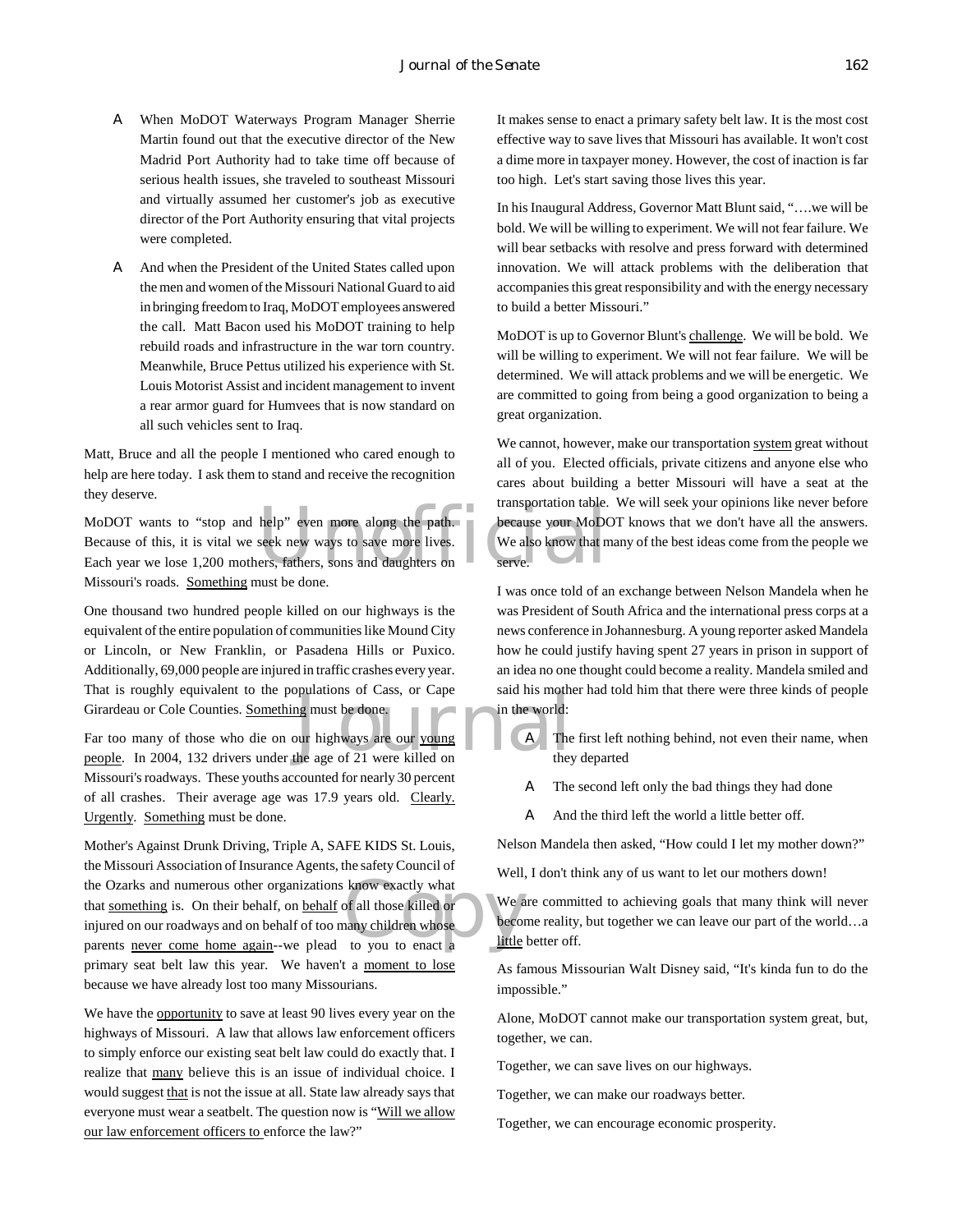Together, we can provide greater transportation services in every part of this state.

Together, we can be great.

Thank you. May God bless America, may God bless Missouri and may God bless your travels.

On motion of Senator Shields, the Joint Session was dissolved and the Senators returned to the Chamber where they were called to order by President Kinder.

# **RESOLUTIONS**

Senators Wilson, Coleman and Days offered Senate Resolution No. 185, regarding Dr. David B. Henson, Jefferson City, which was adopted.

red Senate Resolution No.<br>
1997, St. Charles, which was<br>
Loyd, Brittany Senator Green offered Senate Resolution No. 186, regarding Robyn Gray, St. Charles, which was adopted.

# **MESSAGES FROM THE GOVERNOR**

The following message was received from the Governor, reading of which was waived:

> OFFICE OF THE GOVERNOR State of Missouri Jefferson City 65101

February 1, 2005 TO THE SECRETARY OF THE SENATE

93rd GENERAL ASSEMBLY

FIRST REGULAR SESSION

STATE OF MISSOURI:

Herewith I return to you Senate Bill No. 176 entitled: AN ACT

ntitled:<br>
al subdivision To repeal section 57.080, RSMo, and to enact in lieu thereof two new sections relating to political subdivision elections, with an emergency clause and an expiration date.

On February 1, 2005, I approved said Senate Bill No. 176. Respectfully submitted, MATT BLUNT

Governor

# **INTRODUCTIONS OF GUESTS**

Senator Kennedy introduced to the Senate, Samara Moore, Shirley Erickson, Maggie Ogden and Marty Henson, St. Louis.

Senator Stouffer introduced to the Senate, Justin Lueck, Alma.

Senator Champion introduced to the Senate, Pat Winn, Manchester.

Senator Wilson introduced to the Senate, Maria Lewis, Nelson Randolph, Chhan Cnhunn, Shanae Carlock, Miesha Bell, Robert Johnson, Danyae Jones, Allyson Washington, Deen McKiney, and Jasman Barr, tenth grade students at Manual Career and Technical Center, Kansas City.

Senator Ridgeway introduced to the Senate, Al Babich, Gladstone; Pat Peluso, Liberty; and Ryan Seabaugh, Smithville.

Senator Gross introduced to the Senate, Tara Loyd, Brittany Shockley and Larry Anders, St. Charles; and Julie Lyman, Jefferson City.

ovERNOR<br>
ouri<br>
Ity Poulette, J<br>
Future Bus<br>
Future Bus On behalf of Senators Scott, Ridgeway, Purgason, Bartle and himself, Senator Shields introduced to the Senate, Dee House, Jan House, Kelsey Mize, Diane Soetaert, Aaron Henry, Teresa Poulette, Jay Hicks, Cathy Dailey, Jillian Dent, Jan Troester, and Leslie Kerns, representatives of Future Business Leaders of America.

> Senator Dolan introduced to the Senate, Denise Saey and Beverly Sherman, Samantha Brauch, and Melissa Gestring, students from Ft. Zumwalt South School, St. Charles.

> Senator Cauthorn introduced to the Senate, Lindsey Jerichow and Duane Bennett, Mexico.

> Senator Mayer introduced to the Senate, Bill Hovis, Wayne County.

> Senator Bray introduced to the Senate, the Physician of the Day, Elizabeth Cavanagh, M.D., St. Louis.

> On motion of Senator Shields, the Senate adjourned under the rules.